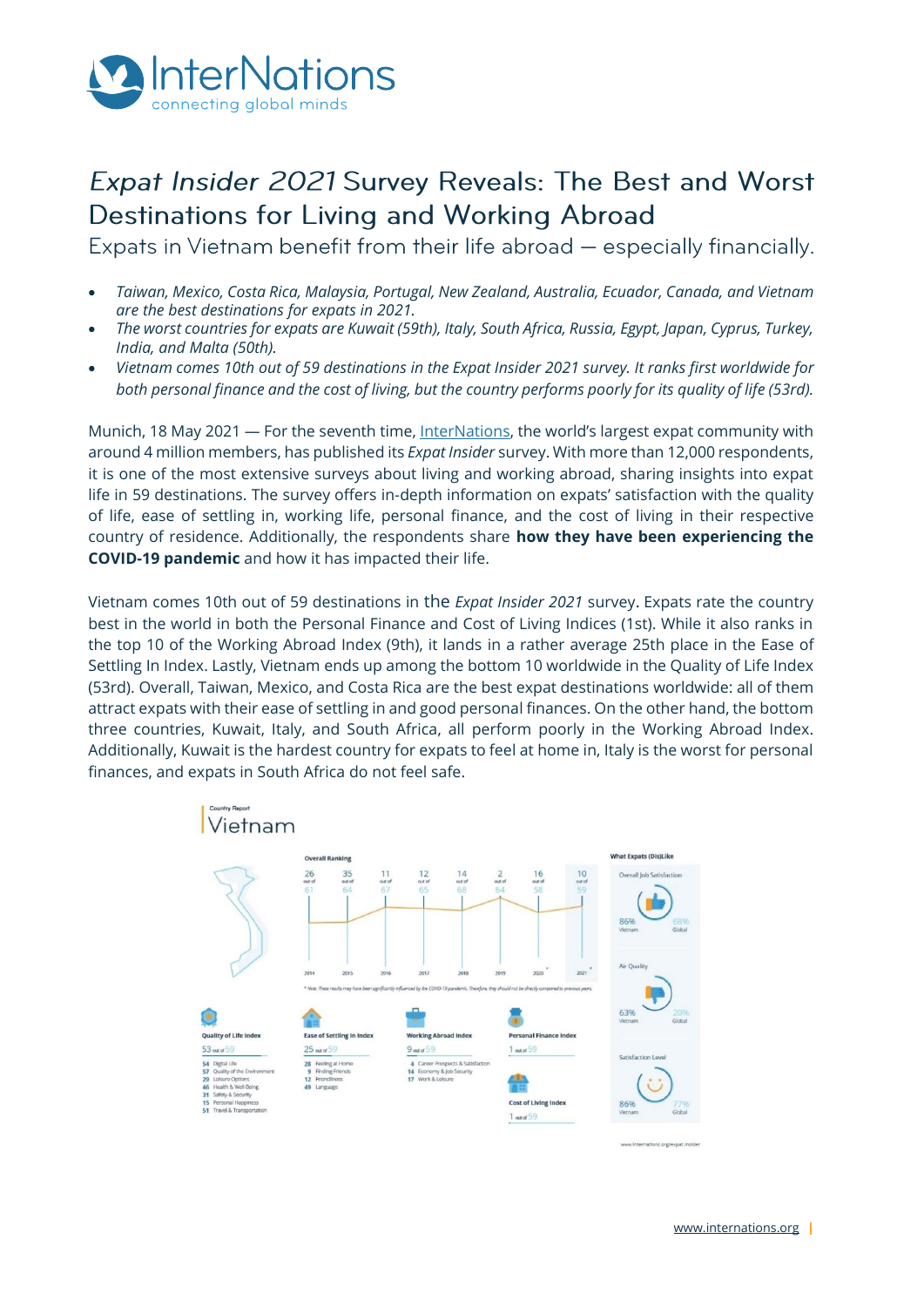

# Vietnam in the Expat Insider 2021 Survey

## **The Number One for All Things Financial**

Coming in 10th place out of 59 countries overall in the *Expat Insider 2021* survey, Vietnam ranks first in both the Personal Finance and Cost of Living Indices. When asked what they like most about their life abroad, multiple expats in Vietnam answer with *"the cost of living"*. In fact, the majority of expats (85%) rates this aspect positively (vs. 48% globally). Additionally, 78% are satisfied with their financial situation (vs. 64% globally), and nine in ten expats (90%) say their disposable household income is enough or more than enough to cover their living expenses (vs. 77% globally).

Vietnam also does well in the Working Abroad Index (9th), with the vast majority of expats (86%) expressing overall job satisfaction (vs. 68% globally). Vietnam places first worldwide for this factor and fourth in the Career Prospects & Satisfaction subcategory. Additionally, 49% rate the local career opportunities positively (vs. 45% globally). Most expats are also happy with their work-life balance (78% vs. 66% globally) and their working hours (67% vs. 66% globally). Interestingly, expats with full-time employment in Vietnam work an average 44.5 hours per week, which is actually more than the global average of 43.2 hours a week.

### **Finding Friends Is Easy, Learning the Language Is Hard**

Placing 25th in the Ease of Settling In Index, Vietnam does especially well in the Finding Friends subcategory (9th). According to 63% of expats, making local friends is easy (vs. 44% globally), and 67% find it easy to make new friends in general (vs. 48% globally). In fact, more than a quarter of expats in Vietnam (26%) are mostly friends with local residents (vs. 20% globally), while another 45% have a mixed circle of friends and acquaintances that includes both locals and expats (vs. 48% globally). It might help that the majority of expats (81%) finds the local residents generally friendly (vs. 69% globally). However, another 81% consider it difficult to learn the local language — almost twice the global average of 42%. Perhaps this is why 39% of expats do not speak it at all, compared to 13% globally. A Canadian expat shares: "*I do not like being unable to speak Vietnamese, but it is one of the hardest languages to learn*." At least, 72% of expats find it easy to live in Vietnam without local language skills (vs. 54% globally).

### **The Only Major Downside? The Quality of Life**

Despite its great performance in the overall ranking, Vietnam ends up among the bottom 10 in the Quality of Life Index (53rd). More than three in five expats (63%) rate the air quality in Vietnam negatively (vs. 20% globally), and 42% are unhappy with the water and sanitation infrastructure (vs. 12% globally). A Swiss expat shares: *"Plastic pollution is a major problem, especially along the coast."* Vietnam also performs poorly in the Digital Life subcategory (54th): half the expats (50%) rate the availability of government services online negatively (vs. 21% globally), and one in four (25%) finds it difficult to pay without cash (vs. 9% globally). But despite the poor performance for the quality of life, the majority of expats in Vietnam (85%) is still generally happy with their life (vs. 75% globally).

### **The Impact of COVID-19 on Expat Life in Vietnam**

Close to one in three expats in Vietnam (31%) have decided *not* to move back home in the near future due to the pandemic (vs. 18% globally), while less than half (49%) say the pandemic has not affected the time they are planning to stay abroad (vs. 63% globally). Additionally, the majority of expats in Vietnam (79%) is satisfied with the official communication regarding COVID-19 and related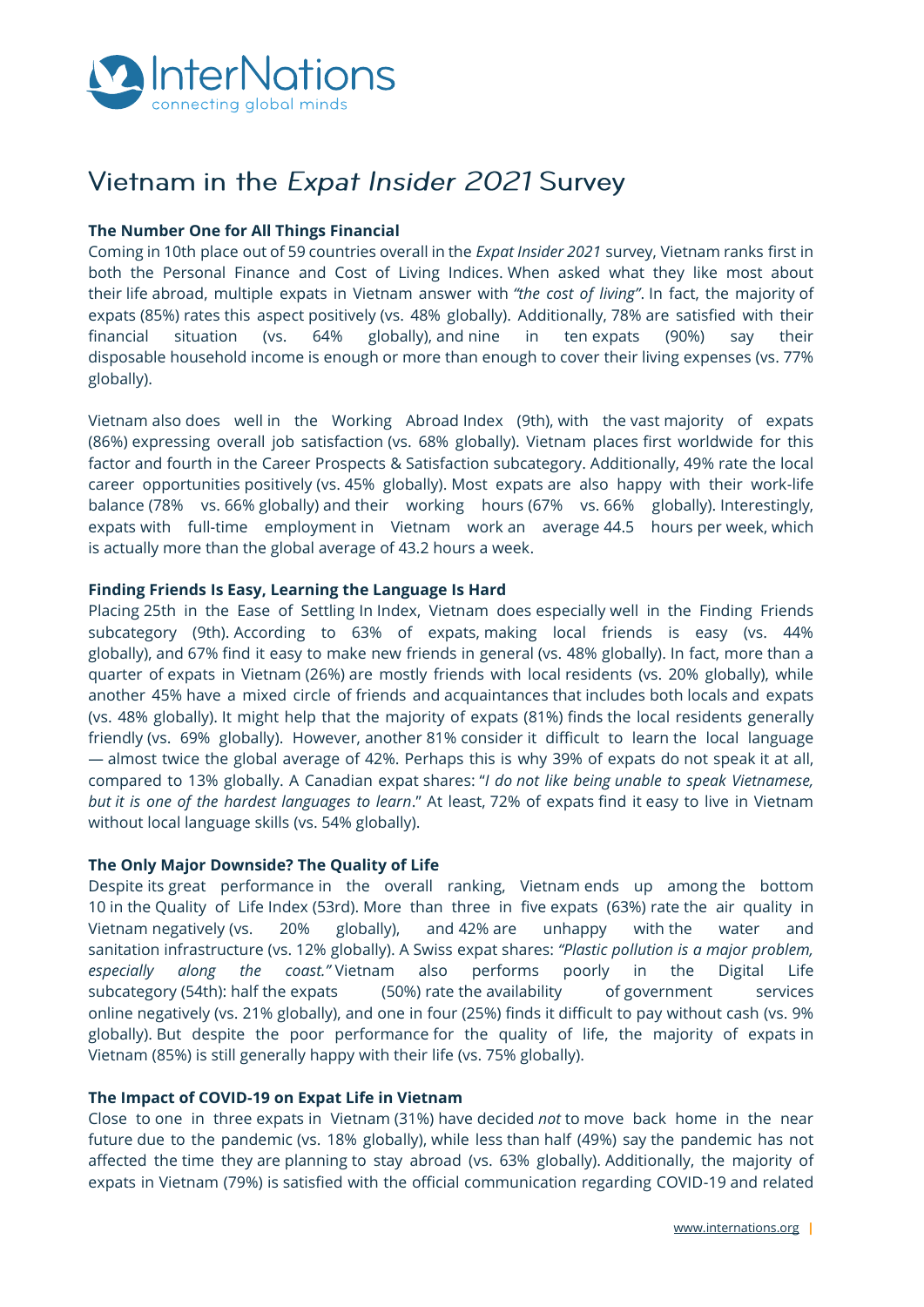

regulations (vs. 66% globally). To stay up to date on COVID-19-related news, most survey respondents follow expat news and international media (45%), social media (43%), and official government channels (39%).

# The Best and Worst Destinations for Living and Working Abroad in 2021

According to the *Expat Insider 2021* survey, the top 10 destinations for expats are Taiwan (1st), Mexico, Costa Rica, Malaysia, Portugal, New Zealand, Australia, Ecuador, Canada, and Vietnam (10th). All these countries stand out with above-average results in the Ease of Settling In Index, with Mexico ranking first, followed by Malaysia (2nd) and Costa Rica (3rd). Moreover, half of these countries also rank among the top 10 in the Personal Finance Index. Taiwan (11th) and Portugal (14th) narrowly miss out on a top 10 spot in this index, while New Zealand (28th), Australia (39th), and Canada (50th) have a weaker performance in this regard.

The worst countries for expats are Kuwait (59th), Italy, South Africa, Russia, Egypt, Japan, Cyprus, Turkey, India, and Malta (50th). Besides Japan (21st), all these countries rank far below the global average in the Quality of Life Index. What is more, eight out of the ten worst-rated destinations are also among the bottom 10 in the Working Abroad Index — the only two exceptions being India (46th) and Malta (31st), which, however, also receive mediocre results at best. Lastly, India is the only country in the overall bottom 10 that performs very well in the Personal Finance Index (4th), while the others — such as Italy (59th), Kuwait (58th), and Cyprus (57th) — rank below the global average or even land among the bottom 10.

## Expat Life during the COVID-19 Pandemic

On a global scale, 45% of survey respondents say that COVID-19 had an impact on their current stay abroad or their relocation plans: the **share of expats** who say so **(37%)** either decided to *not* move back home in the near future (18%), planned to move to another country but had to change these plans (8%), will move to another country due to the pandemic (6%), or will move back home sooner than originally planned (5%).

The **share of local respondents whose relocation plans were affected by COVID-19 (61%)** is a lot higher: some of them were living abroad but moved home sooner than planned (18%), others were planning to move abroad but had to change their plans (35%), and about one in ten have now decided to move abroad because of the pandemic (9%).

## **The Pandemic's Impact on Everyday Life**

Of course, COVID-19 has not only disrupted the relocation plans of expats worldwide. When asked where they see the biggest impact of the pandemic on their personal life *right now*, the survey respondents point out its effects on personal travel (25%), social life (23%), and their work or business (16%) in particular. In the *long run*, respondents are still concerned about the impact of COVID-19 on their social life (17% of all respondents), and there are also considerable worries regarding personal travel (22%).

### **How Expats Stay Informed on COVID-19**